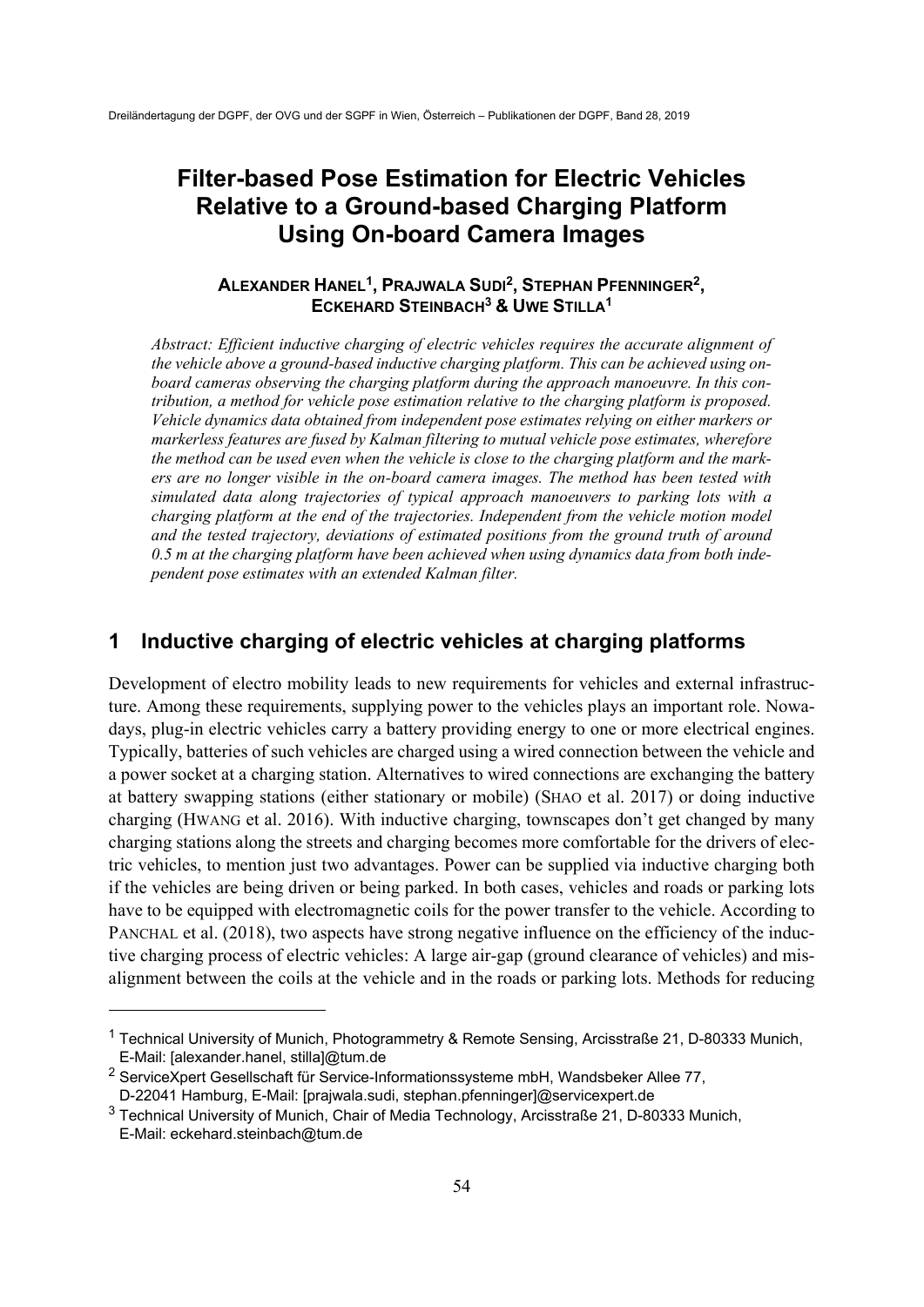the air-gap to increase the efficiency are often limited, for example to vehicles with adaptive air suspension. In contrast, the degree of misalignment can be reduced by placing the vehicle accurately above the coils. Accurate placement can be realized especially for inductive charging platforms installed in parking lots, where specific approach manoeuvres can be driven. When approaching the platform with the vehicle, the induced voltage can be used up to a maximal misalignment of around 60 cm (induced voltage has almost reached zero) as a measure for fine alignment (HWANG et al. 2016). Coarse alignment enabling a smooth approach manoeuvre requires therefore a different method. One possibility would be to use the vehicle position obtained by GPS to determine the relative pose to the charging platform and to guide the vehicle closer to the charging platform. This approach is not always practical as for example in dense urban areas with limited space vehicles are often parked in parking garages, where typically no GPS signal is available. For such situations, a possibility would be to detect the charging platform in images acquired by an environment-observing optical on-board camera in the vehicle during the approach manoeuvre and to derive the relative pose between vehicle and charging platform. Compared to other typical environment-observing sensors in vehicles like LiDAR or radar, optical cameras are relatively cheap (e.g. BMW parts catalogue, e.g. available at BMWFANS.INFO 2017) and mounted at several places of a car providing a good overview over the environment around the car on different sides (e.g. ZIEBINSKI et al. 2016). Among all cameras, front-looking ones are considered as most important for this task, as they observe the upcoming driveway.

For both autonomously-driven cars relying on cameras for environment perception and human drivers, modern charging platforms installed completely below the road surface (e.g. Bombardier primove, BOMBARDIER TRANSPORTATION 2013), could be made visible for example by special markers attached to the ground. Common markers for photogrammetric applications, e.g. for vehicle geometry inspection (AICON 3D SYSTEMS GMBH 2018), are circular markers (e.g. described by NAIMARK & FOXLIN 2002) providing one reference point per marker. Other markers, like the squared ArUco markers (ROMERO RAMIREZ et al. 2018), provide four reference points per marker, one per corner. Reference points with known 3D object coordinates and corresponding 2D image coordinates allow estimating the camera pose relative to the markers by solving the perspectiven-point problem, for example. In the case markers are representing a charging platform, the relative pose between the camera-carrying vehicle and the platform can be obtained.

Regardless of the camera position at the vehicle, markers attached to the ground will become invisible in images when the vehicle is close to the platform. In such situations, marker-based pose estimation becomes impossible. Nevertheless, algorithms like structure-from-motion (e.g. FITZ-GIBBON & ZISSERMAN 1998), visual SLAM (e.g. LEMAIRE et al. 2007) or visual odometry (e.g. NISTER et al. 2004) allow for vehicle pose estimation also in such situations (HANEL & STILLA 2017). Therefore, typically markerless image features like SIFT (LOWE 1999), SURF (BAY et al. 2008) or ORB (RUBLEE et al. 2011) are used to obtain matches between images and to create a map of the environment around the vehicle. Consequently, pose estimation becomes possible for images taken in mapped parts of the environment. However, estimated poses are not directly related to the charging platform.

In this paper, a method for iteratively estimating the vehicle pose during an approach manoeuvre to a charging platform using images from a front-looking on-board camera is proposed, which can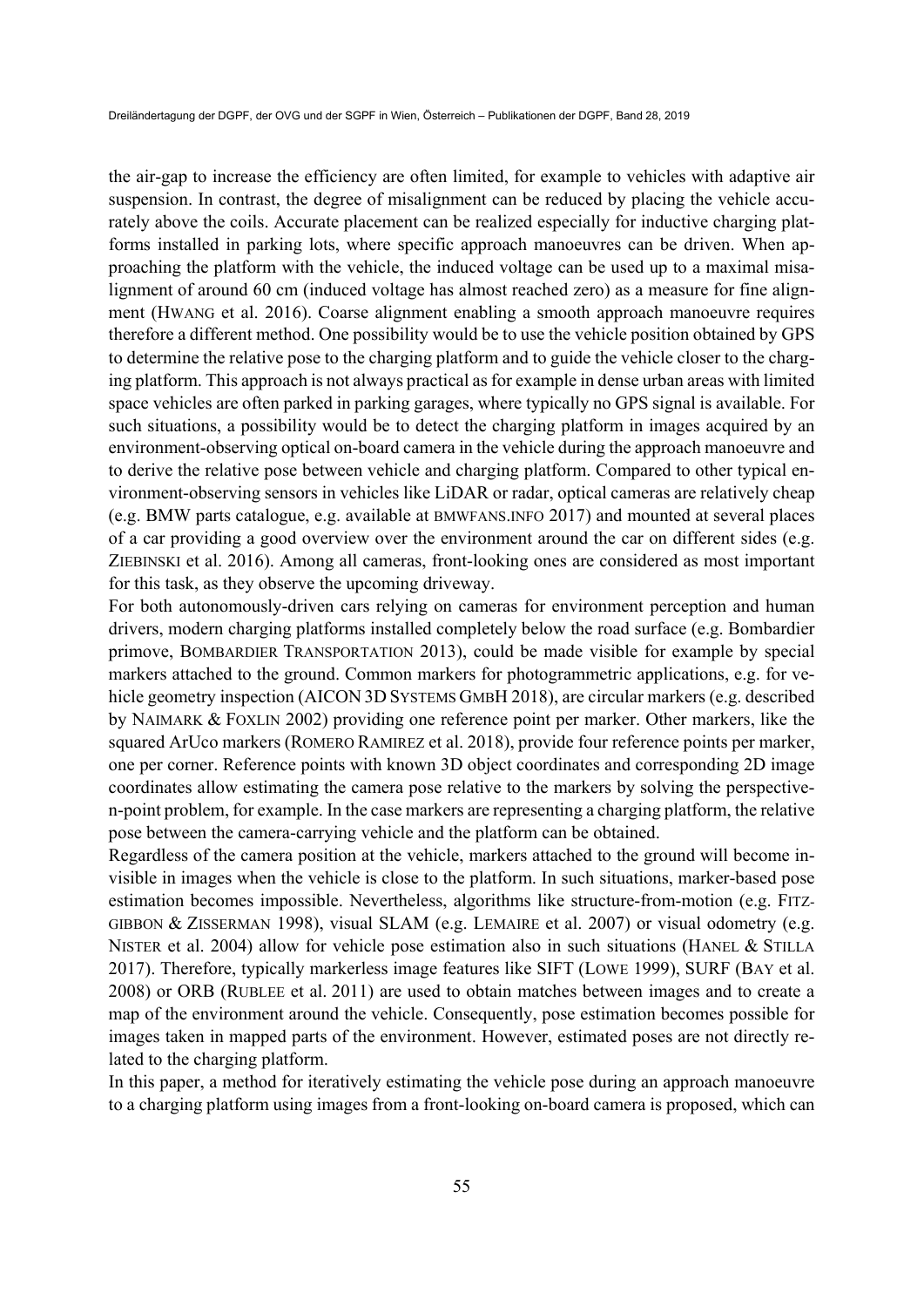be used for both cases that markers representing the charging platform can be detected in the acquired images or not. The key contribution of this paper is the evaluation of the performance of the proposed method for different vehicle motion models, for the cases that special markers have been detected or not and for different filtering methods for data fusion between poses obtained using markers and poses obtained without seeing markers on simulated data of trajectories of typical parking manoeuvers.

## **2 Method for vehicle pose estimation during approach manoeuvres to a charging platform**

Objective of the method proposed in this paper is to estimate the vehicle pose relative to a charging platform iteratively during an approach manoeuvre to the platform using images taken with a frontlooking on-board camera. It is assumed that the charging platform is located in a parking lot of a parking garage or another place, where the beginning of the approach manoeuvre is known, for example by the known entry point to the parking garage. It is further assumed that the charging platform is represented by special markers attached to the ground, which can be detected in images and used for estimating the vehicle pose. By fusing vehicle dynamics data (e.g. vehicle position or vehicle velocity, depending on the dynamics model) obtained independently by pose estimation using special markers with vehicle dynamics data obtained by pose estimation using image features, the proposed method allows to estimate the vehicle pose even when the vehicle is close to the charging platform and the markers are not visible in the camera images.

The algorithm for pose estimation consists of the following two steps, which are supposed to be performed iteratively for every image  $i$  acquired with the on-board camera during an approach manoeuvre. In the first step, depending on whether a sufficient number of markers has been detected, either stage 1 or stage 2 is performed for obtaining vehicle dynamics data: Stage 1 (Fig. 1, sufficient number of markers detected): Vehicle position estimates  $x_i$  and  $y_i$  are obtained as vehicle dynamics data from pose estimation using markers on the charging platform ("MB method"). Independently, vehicle velocity estimates  $v_{x_i}$  and  $v_{y_i}$  are obtained as dynamics data from pose estimation using a markerless method like SLAM or structure-from-motion ("ML method") relying on image features. Stage 2 (Fig. 2, not sufficient number of markers detected): No position estimates are obtained by the MB method as no markers are visible, vehicle velocity estimates are



Fig. 1: Stage one workflow for vehicle pose estimation with markers and markerless image features assuming that the charging platform is visible in the acquired on-board camera images.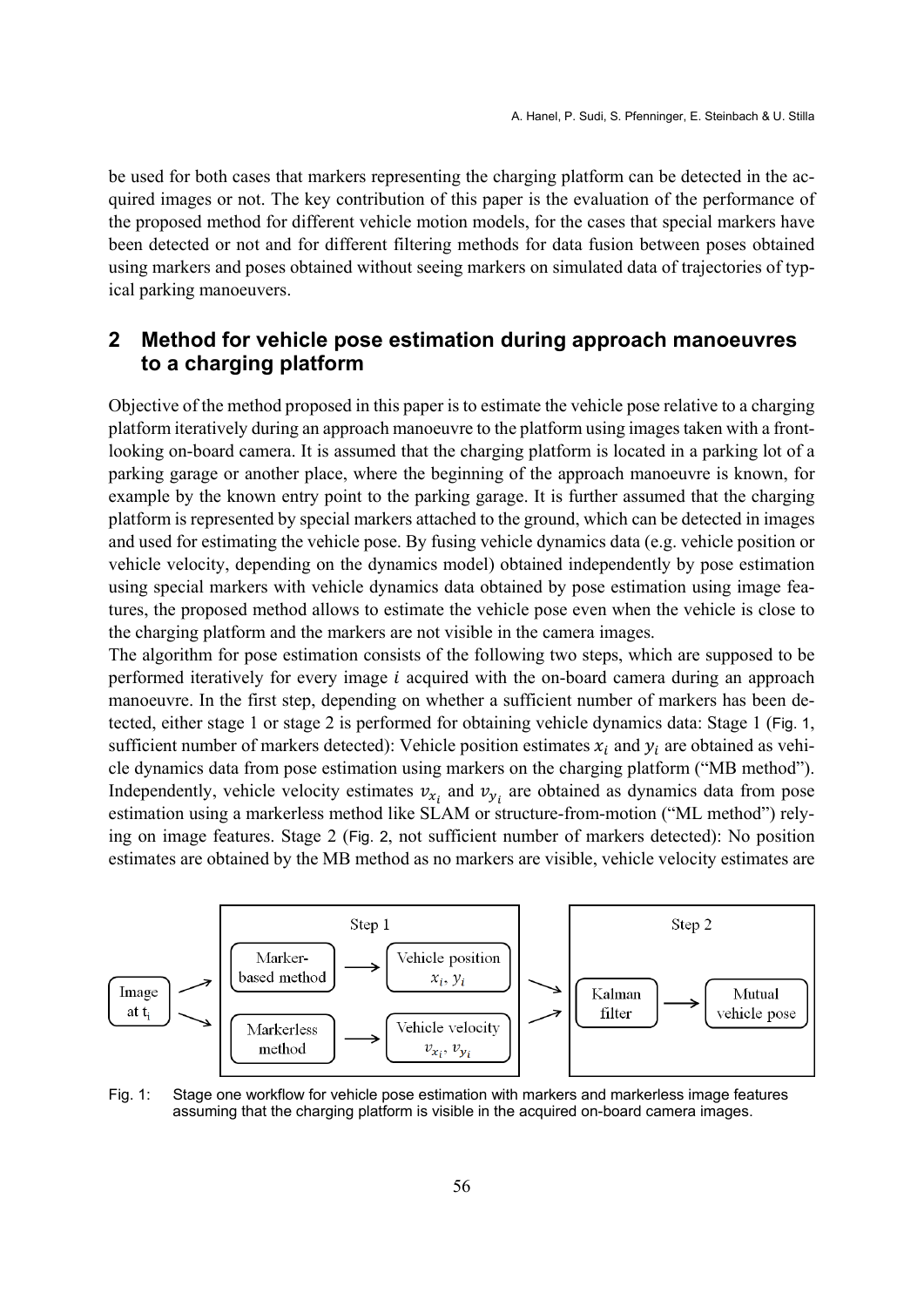obtained by the ML method as in stage 1. In the second step, mutual vehicle pose estimates according to a vehicle motion model describing vehicle dynamics are obtained by fusing available position and velocity estimates using a Kalman filter.



Fig. 2: Stage two workflow for vehicle pose estimation with markerless image features only assuming that the charging platform is not visible in the acquired on-board camera images.

#### **2.1 Marker-based vehicle pose estimation ("MB method")**

Marker-based estimation of vehicle poses relies on reference points provided by special markers representing the charging platform. The vehicle dynamics data  $x_i$  and  $y_i$  describing the planar vehicle position are obtained from pose estimation and are fed to the Kalman filter as measurement at time point  $t_i$ .

Many common pose estimation methods rely on known 3D object coordinates and 2D image coordinates of reference points. Using reference points provided by markers has multiple advantages for the proposed application of approach manoeuvres: Pose estimates are linked to the charging platform, allowing to determine the relative pose between vehicle and platform. The 3D object coordinates can be obtained, for example by tacheometry, in an Euclidean parking garage coordinate system with metric scale, which could be used as common coordinate system for data fusion with data obtained by other methods (see Section 2.2). Using ArUco markers providing four reference points per marker can increase the robustness in case of partial visibility or bad viewing conditions, as only a single marker has to be detected to make pose estimation possible.

While 3D object coordinates need to be obtained only once, 2D image coordinates of reference points have to be obtained for every acquired image. Consequently, pose estimation using the MB method can be done for every image, in which a sufficient number of markers can be detected. For detecting markers in images and extracting image coordinates of the reference points, there are many methods available in the literature (e.g. GARRIDO-JURADO et al. (2014) for ArUco markers). For estimating vehicle poses, methods solving the perspective-n-point problem (e.g. WU & HU 2006; LEPETIT et al. 2008) can be used, for example.

#### **2.2 Markerless vehicle pose estimation ("ML method")**

With monocular visual SLAM or structure-from-motion algorithms applied to images taken with the front-looking on-board camera, vehicle poses can be estimated using a sufficient number of image features extracted from images taken during the approach manoeuvre, independent from how many special markers can be detected in these images. As in contrast to the MB method no direct link to the charging platform is given, the vehicle dynamics data  $v_{x_i}$  and  $v_{y_i}$  describing the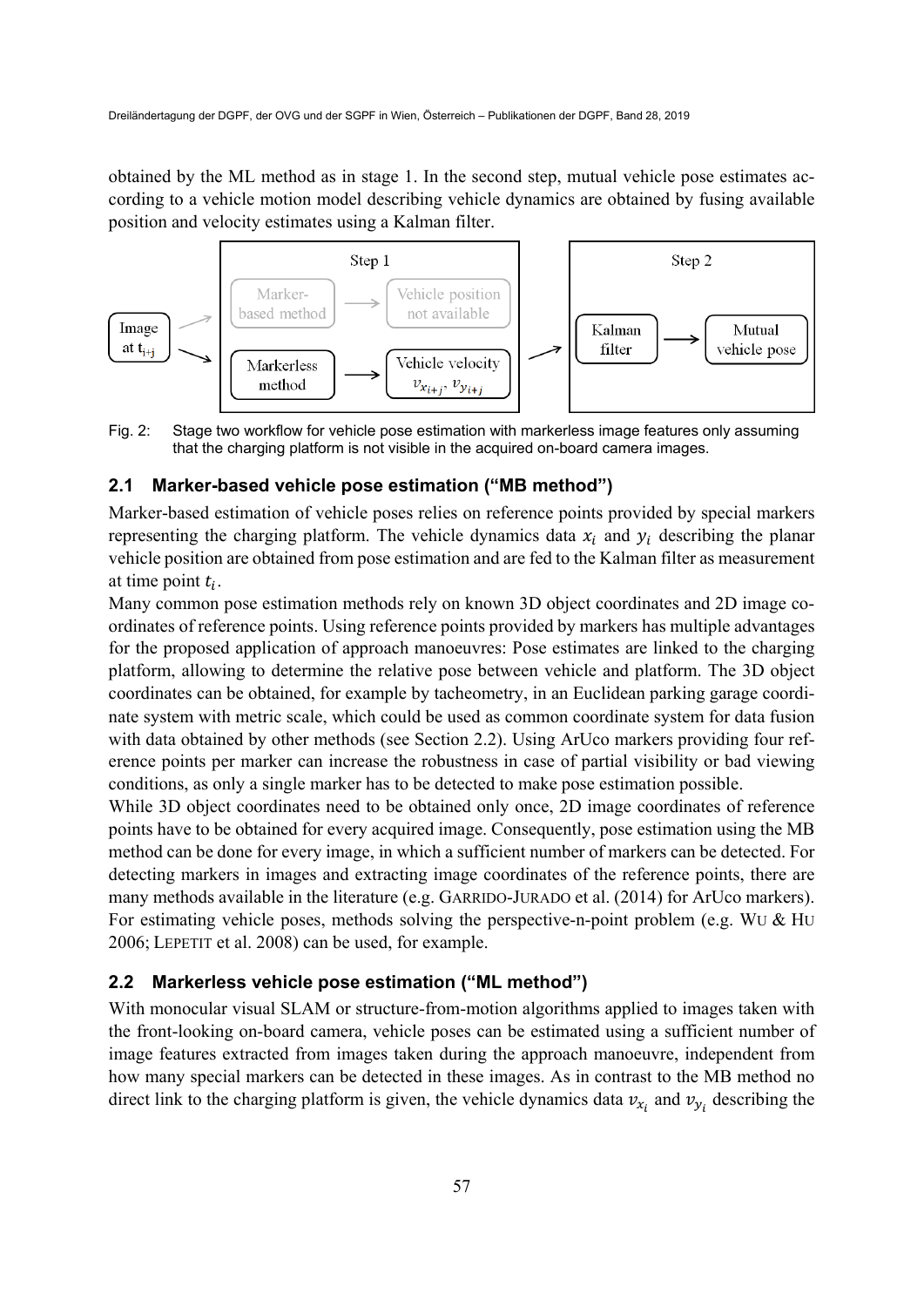vehicle velocity are derived from two consecutive poses and are fed to the Kalman filter as measurement at time point  $t_i$ .

E.g. using SLAM or structure-from-motion, a map of 3D points representing the environment in front of the vehicle is created from matches of image features between multiple images. If using a front-looking on-board camera, the created map will cover the environment in the upcoming driveway of the vehicle. Therefore it is likely that later acquired images show parts of the already mapped environment and matches can be obtained for image features between these images and previous ones. By these matches, correspondences between the 3D map points and the later acquired images are established, allowing to use the 3D coordinates of the map points and the 2D image coordinates of the matched features for pose estimation.

With no further information available, the origin, orientation and scale of the map coordinate system are determined by the SLAM or structure-from-motion algorithm and do not correspond with the parking garage coordinate system, wherefore the direct link to the charging platform is not given. For fusing data from the ML method and the MB method, both data should be given in the metric parking garage coordinate system. The metric scale can be obtained for the map coordinate system from a vehicle odometer or being extracted from objects with known size in the environment, like traffic signs (HANEL et al. 2018). The origin and orientation of the map coordinate system can be aligned to the parking garage coordinate system assuming that the vehicle position and driving direction are known at the entry point into the parking garage. As the position of the entry point is prone to large uncertainties (e.g. driveway has multiple lanes), the vehicle velocities  $v_{x_i}$ and  $v_{y_i}$  and not the vehicle position coordinates  $x_i$  and  $y_i$  are used as measurement for Kalman filtering.

## **2.3 Mutual vehicle pose estimates using Kalman filtering with vehicle dynamics data obtained from the MB and ML methods**

Kalman filtering is applied to obtain mutual vehicle pose estimates in two ways: 1) Pose prediction for time points without any measurements given (time update only), especially if the markers at the charging platform are not visible in the images and 2) pose estimation by fusing vehicle dynamics data provided as measurements by the MB and the ML method (time update and measurement update).

The Kalman state vector contains parameters describing the vehicle dynamics, like planar position or velocity, using special motion models for vehicles, as described by SCHUBERT et al. (2008). Measurement update is done consecutively for different types of measurements (MB, ML) and not in a common update step to be able to perform measurement updates even if not all measurements are available at a time point. A Kalman filter method for non-linear motion models and measurement models is used.

As vehicles typically follow trajectories with multiple straight and curved parts, different motion models might be the most appropriate ones for describing the vehicle dynamics at different time points. Therefore, the motion model used for Kalman filtering should be adaptive: At every time step, all motion models are updated (time update, measurement update) and the motion model providing the best state accuracy is selected, using the state accuracy as the measure for determining the most appropriate model. The steps for model adaption at time point  $t_i$  are: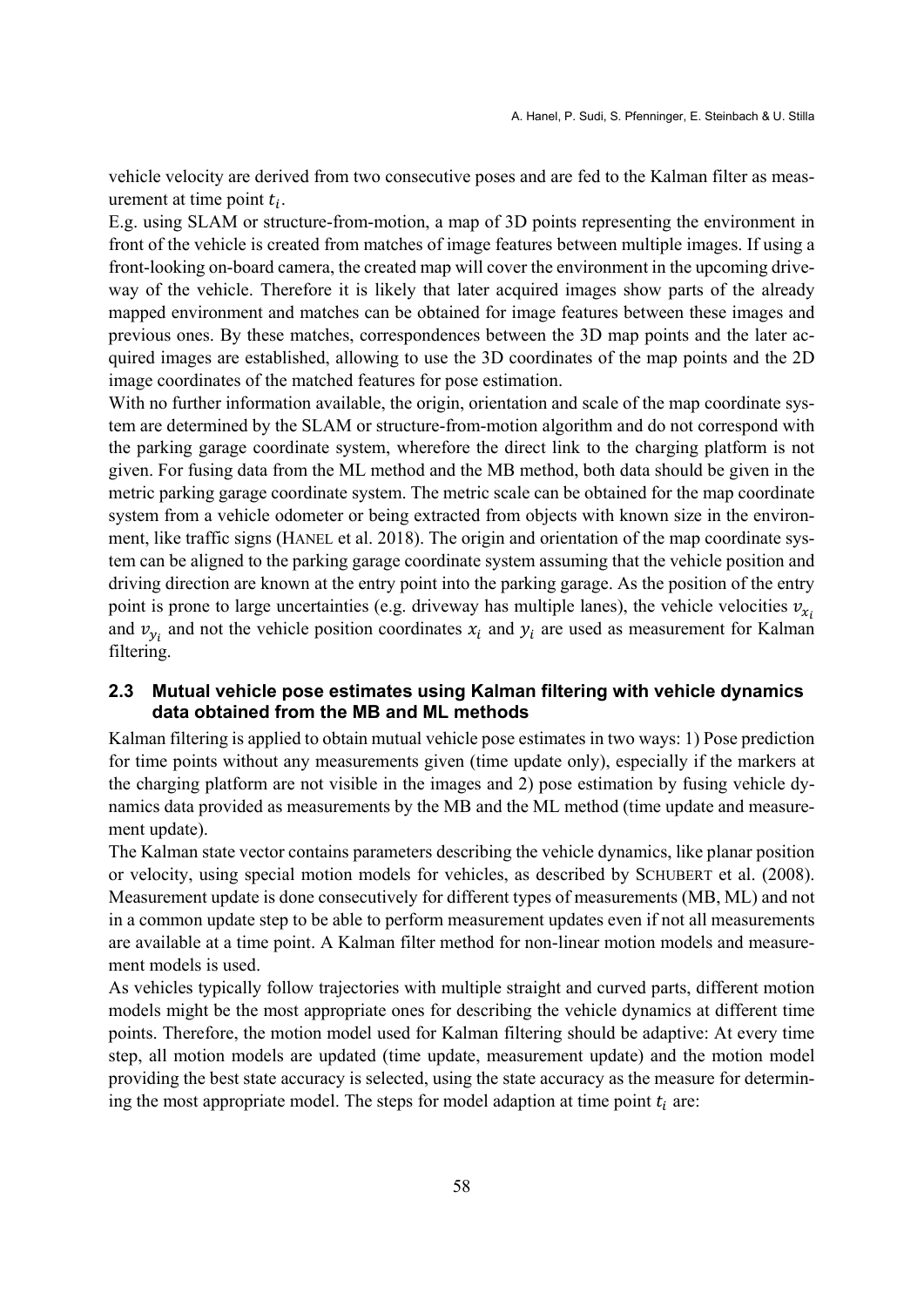1) State estimates  $X_{i,j}$  for all motion models *j* are calculated from the state estimate in the current motion model using model transfer equations derived from physical relations between the different motion models (e.g. calculating velocity  $v_x$  in  $x$  direction from total velocity  $v$  and vehicle heading angle  $\theta$ ), 2) state covariance matrices  $P_{i,j}$  are calculated using error propagation based on the transfer equations and the state covariance matrix of the current motion model, 3) updated state estimates  $\hat{X}_{i,j}$  and covariance matrices  $\hat{P}_{i,j}$  are obtained either by time update or measurement update for all motion models separately, 4) updated state variances are extracted from  $\hat{P}_{i,j}$  and normalized using the state values  $\hat{X}_{i,j}$  assuming that larger state values correlate with larger state variances, 5) state accuracy is calculated for each model by averaging the normalized state variances and 6) the motion model for the next Kalman filtering step is adapted to the model with the lowest state accuracy value, the final state  $\hat{X}_i$  and covariance matrix  $\hat{P}_i$  are given by the state and covariance matrix of this model.

## **3 Simulation of approach manoeuvres to a charging platform**

Purpose of the simulation is to compare different motion models, measurements and Kalman filter methods with regard to estimated vehicle poses and their deviation from the ground truth for typical approach manoeuvres to a charging platform.

### **3.1 Simulation settings**

In the following, the cases and settings used for simulating approach manoeuvres are described.

#### **Simulation cases**

The simulation covers the following cases, which are considered as most relevant for the problem addressed in this paper. Additional cases with variations of parameters like the length of the trajectory, the vehicle velocity or the measurement frequency are considered as less relevant.

- 1) Motion models with the following state parameters describing vehicle dynamics (SCHUBERT et al. 2008): CV ("constant velocity"; position  $x_i$ ,  $y_i$ , velocity  $v_{x_i}$ ,  $v_{y_i}$ ), CTRV ("constant turn rate and velocity"; position  $x_i, y_i$ , heading angle  $\theta_i$ , velocity  $v_i$ , yaw angle  $\omega_i$ ), CTRA ("constant turn rate and acceleration"; position  $x_i$ ,  $y_i$ , heading angle  $\theta_i$ , velocity  $v_i$ , acceleration  $a_i$ , yaw angle  $\omega_i$ ), CCA ("constant curvature and acceleration"; position  $x_i$ ,  $y_i$ , heading angle  $\theta_i$ , velocity  $v_i$ , acceleration  $a_i$ , curvature  $c_i$ ) and ADAP (the best motion model selected among CV, CTRV, CTRA and CCA for each time point using the approach described in Section 2.3).
- 2) Measurements: MB (vehicle positions  $x_i$  and  $y_i$  from marker-based pose estimation), ML (vehicle velocities  $v_{x_i}$  and  $v_{y_i}$  from markerless pose estimation), CAR (velocity  $v_i$  and yaw rate  $\omega_i$  from standard vehicle sensors for comparison purpose), MB + ML (combination of  $x_i$ ,  $y_i$ and  $v_{x_i}$ ,  $v_{y_i}$ ) and MB + ML + CAR (combination of  $x_i$ ,  $y_i$  and  $v_{x_i}$ ,  $v_{y_i}$  and  $v_i$  and  $\omega_i$ ).
- 3) Kalman filter methods: EKF (extended Kalman filter) and UKF (unscented Kalman filter).
- 4) Approaching manoeuvre trajectories representing typical parking situations: STRAIGHT (driving straight from the driveway into a parking lot at its end) and CURVED (turning right from the driveway into a parking lot on the right side, "transverse parking").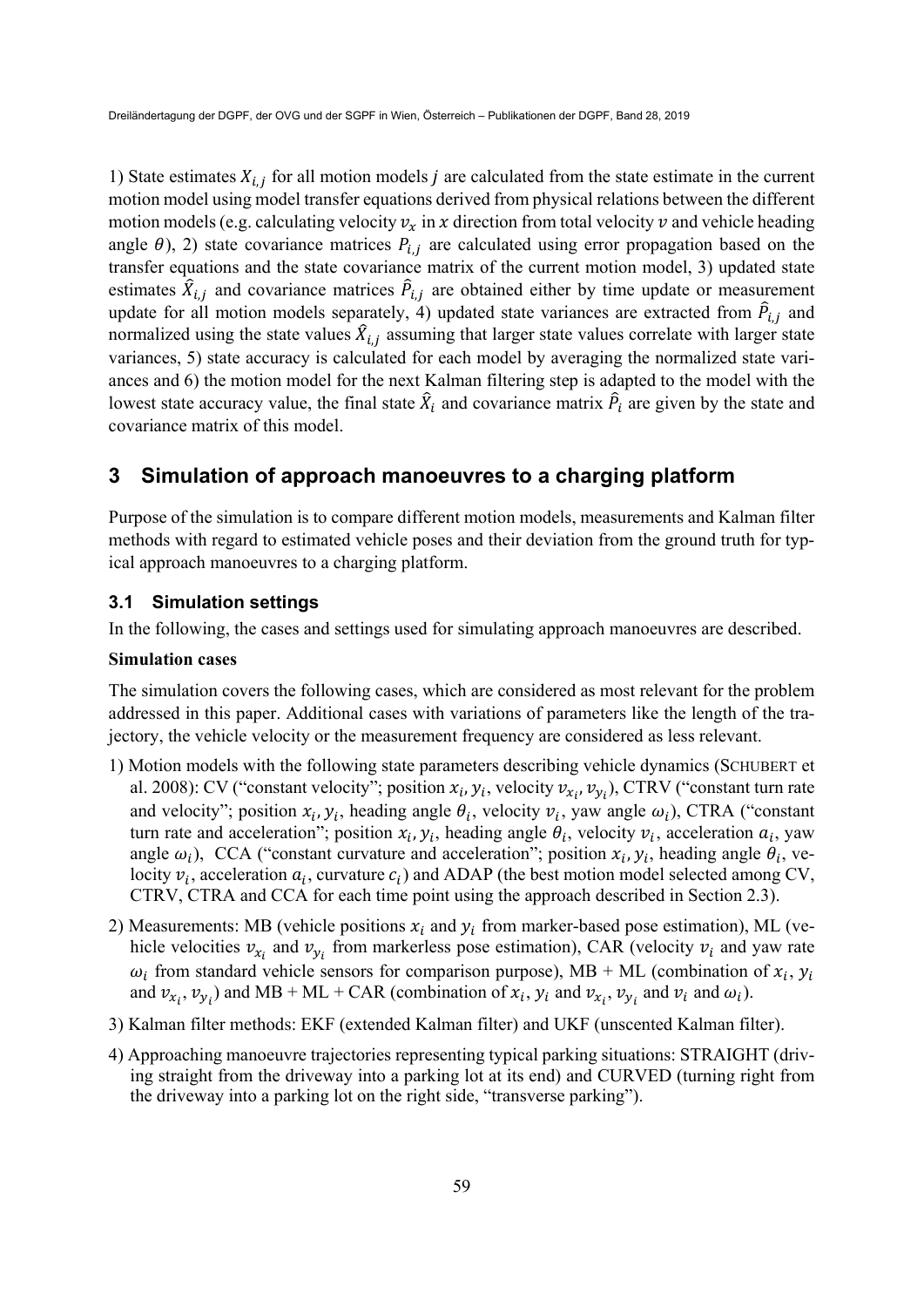#### **Trajectories**

The ground truth trajectories (Fig. 3) start at the entry point into the virtual parking garage and end in a parking lot equipped with a charging platform. The charging platform is placed few meters before the end of the trajectory to simulate that markers can't be seen in some images. Both trajectories have the same length of around 30 m.



Fig. 3: Ground floor view of a virtual parking garage with the virtual straight trajectory (left) and curved trajectory (right). The trajectories (blue crossed lines) start at the entry point to the parking garage. The charging platform installed in a parking lot is visualized in red.

The virtual vehicle is moving along the trajectory with a constant velocity of 1 m/s. It is assumed that the dynamics of the virtual vehicle are equal to the virtual front-looking on-board camera.

### **Virtual camera**

For specifying the virtual front-looking on-board camera (specifications see Tab. 1), the properties of the front-looking camera used to record the Cityscapes dataset of road scene images (CORDTS et al., 2016) are used.

| Tab. 1: Specifications of the virtual cam- |  |
|--------------------------------------------|--|
| era used for simulation.                   |  |

| Geometric resolution        | 1024 x 2048 px  | Geometry of markers           |
|-----------------------------|-----------------|-------------------------------|
| Principal point             | 513 px, 1097 px | Distance between mark-<br>ers |
| Focal length of the<br>lens | $5 \text{ mm}$  | Marker edge size              |

| Tab. 2: Specifications of the virtual markers repre- |
|------------------------------------------------------|
| senting the charging platform.                       |

| Geometric resolution        | 1024 x 2048 px  |                  | Geometry of markers                     | $7 \times 5$ grid |
|-----------------------------|-----------------|------------------|-----------------------------------------|-------------------|
| Principal point             | 513 px, 1097 px |                  | Distance between mark-<br>ers           | 20 cm             |
| Focal length of the<br>lens | $5 \text{ mm}$  | Marker edge size |                                         | $10 \text{ cm}$   |
|                             |                 |                  | Reference point distance<br>on a marker | 5 cm              |
|                             |                 |                  | Min. marker size in im-<br>ages         | 10 <sub>px</sub>  |

#### **Measurements for Kalman filtering**

Virtual MB measurements  $x$  and  $y$  are obtained by performing pose estimation (solving the PnP problem) using virtual ArUco markers (specifications see Tab. 2) representing the charging platform. For reference points on the ArUco markers, 3D object coordinates and corresponding 2D image coordinates are simulated. White zero-mean Gaussian noise is added for the sake of realism. Points being far away from the camera tend to lead to large pose errors (PENTENRIEDER et al. 2006), whereas markers which would be imaged with a pixel size below a minimal marker size (threshold see Tab. 2) are not considered for MB measurements. Points which would not be visible in images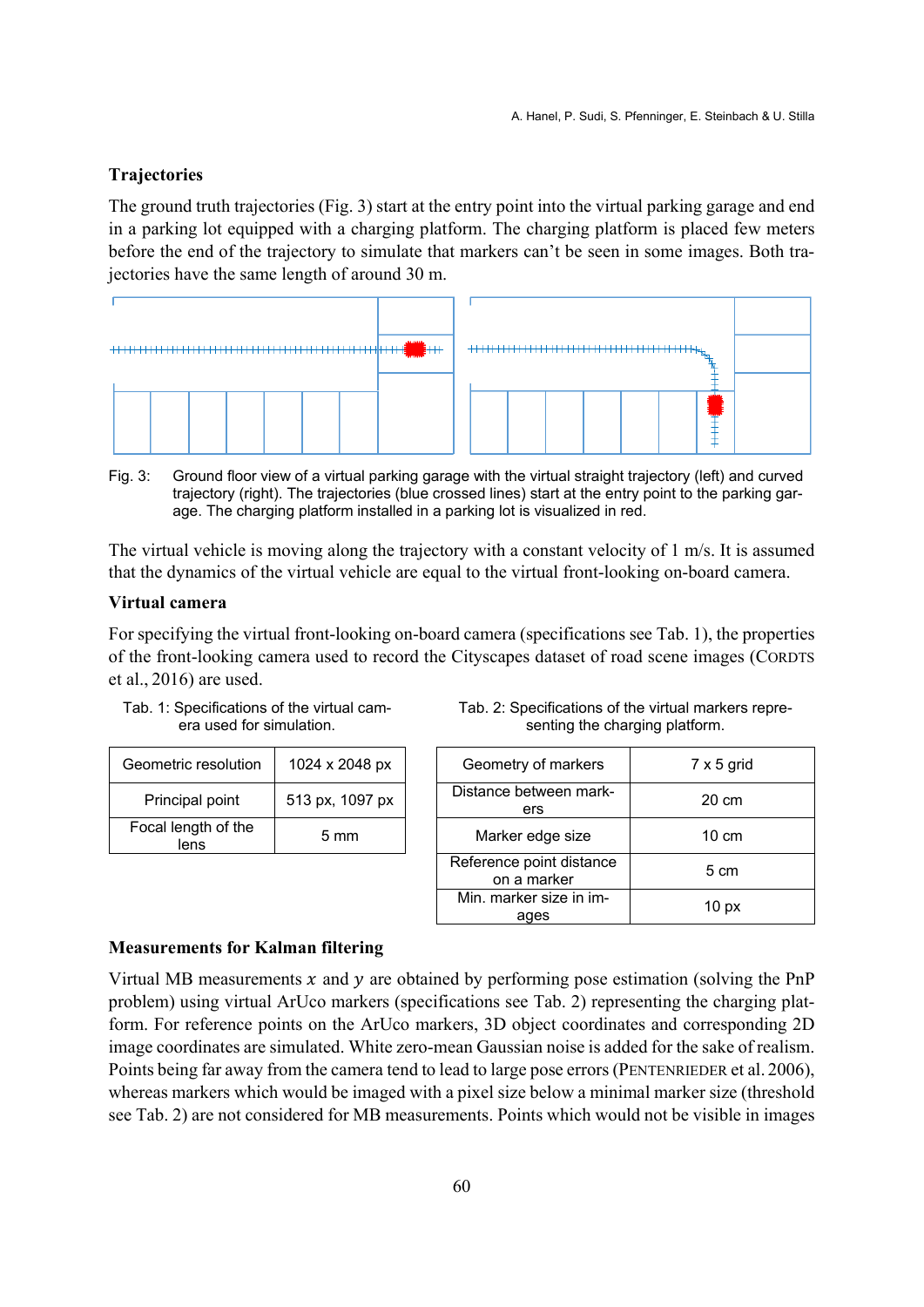(e.g. lying behind the camera) are not considered, as well. Virtual ML measurements  $v_x$  and  $v_y$ are obtained from position differences between consecutive points along the ground truth trajectory with noise added. ML measurements are not given during ML initialization in the first seven seconds to account for the time needed for correctly initializing scale and orientation (see Section 2.2). Virtual CAR measurements  $\nu$  and  $\omega$  are obtained from the ground truth trajectory with noise added. CAR measurements are used for comparison between images as data from additional vehicle sensors and velocity and yaw rate as data from standard vehicle sensors. All virtual measurements are given with a frequency of 2 Hz.

#### **Kalman filter methods**

An extended Kalman filter and an unscented Kalman filter are used as filtering methods. Both methods allow for non-linear motion and measurement models. The extended Kalman filter requires a smaller number of filter parameters to be determined, which might make it more robust to use. In contrast, the unscented Kalman filter does not require Jacobian matrices for time and measurement updates. Therefore, this filter method is not restricted to first-order approximations of the non-linear motion and measurement models, which could lead to sub-optimal performance or sometimes divergence of the extended Kalman filter (WAN & VAN DER MERWE 2000).

#### **Kalman filter initialization and noise characteristics**

For initializing the Kalman filter, the first trajectory position at the entry point into the parking garage is used as initial vehicle position  $x_1$ ,  $y_1$  in the parking garage coordinate system. The heading angle  $\theta_1$  is set to the trajectory direction at the entry point. The initial velocity  $v_1$  is taken from the first CAR measurement,  $v_{x_1}$  and  $v_{y_1}$  are calculated thereof using  $\theta_1$ . The initial yaw angle  $\omega_1$ is taken from the first CAR measurement, as well, assuming that CAR measurements are available always when the vehicle is in use. As accelerations are not observed by any sensor,  $a_1$  is initialized to zero. White zero-mean Gaussian noise is added to all initial values.

The state covariance matrix  $P_1$  is initialized with a pessimistic approximation of variance values reported in previous work (e.g. SCHUBERT et al. 2008). A small value of 0.01 is added as covariance between different state parameters taken from the same measurement source (MB, ML, CAR). No covariance is assumed between state parameters from different measurement sources.

Setting process noise covariance matrix  $Q$  and measurement noise covariance matrix  $R$  for Kalman filtering can be a challenging task (ABBEEL et al. 2005), as often no information about the specific noise characteristics is available. Different strategies for setting those matrices have been proposed (e.g. ODELSON et al. 2006; ÅKESSON et al. 2007). To avoid additional complexity in the simulation, which might correlate with the obtained results, values for  $Q$  and  $R$  are selected based on assumptions and not on one of the aforementioned strategies. For state parameter variances in  $Q$ , the same values as for  $P_1$  are used. In contrast to  $P_1$ , the covariance values on the minor diagonals are assumed to be random values obtained from a zero-mean Gaussian distribution with a small sigma of 0.01. Measurement variance values for  $R$  are selected based on pessimistic approximation of values reported by PENTENRIEDER et al.(2006), the covariance values assumed to be random values obtained from a zero-mean Gaussian distribution with sigma equal to 0.01. When obtaining the random values for  $Q$  and  $R$ , it is ensured that the symmetry property for covariance matrices is not violated.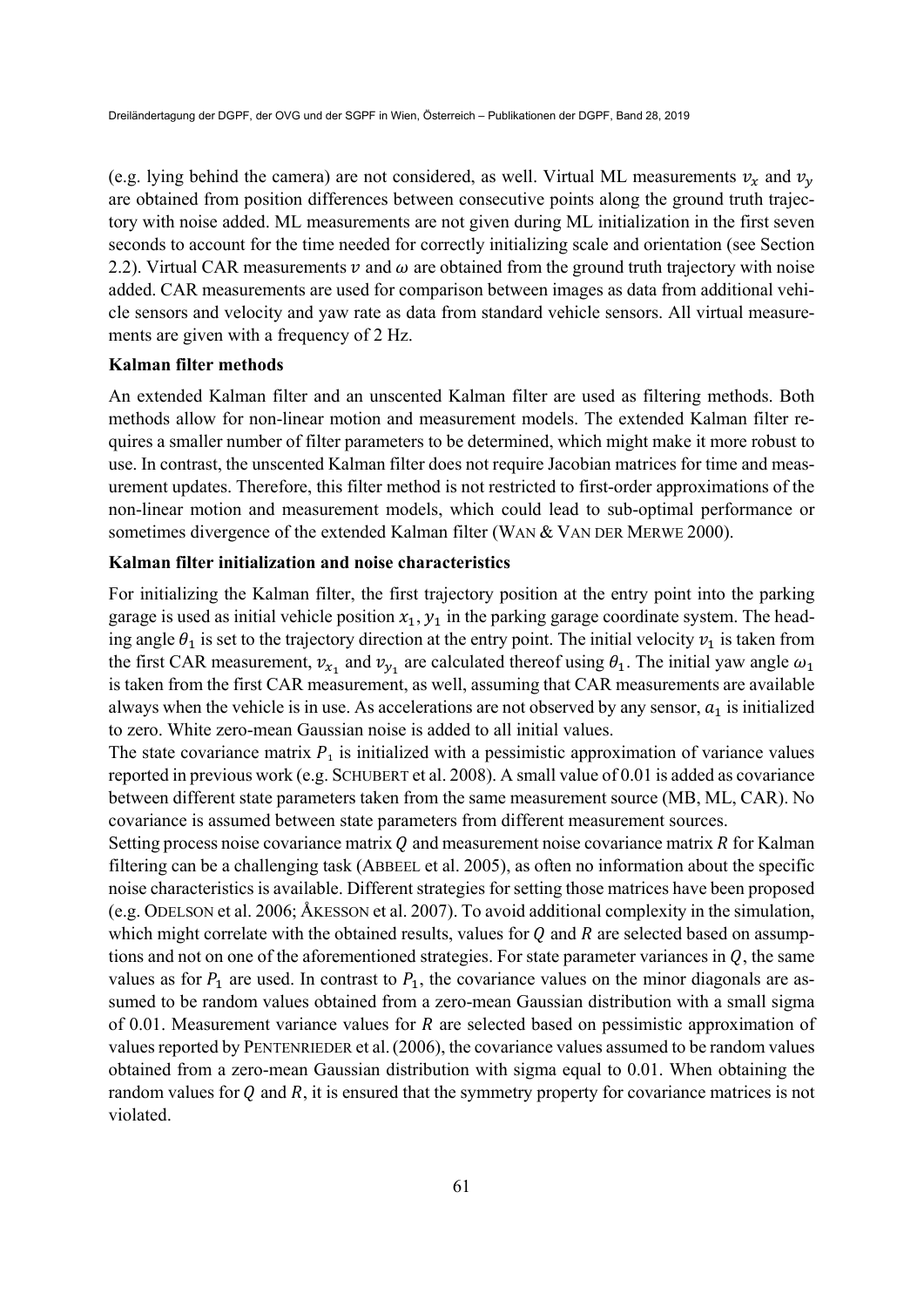### **3.2 Deviation of estimated vehicle positions from the ground truth**

The different simulation cases are compared based on the deviation of the estimated mutual vehicle positions from the ground truth positions. The estimates are obtained from 100 executions of each case to avoid biases which might result from specific random values or noise, which are used for the measurements or for initializing the Kalman filter, for example, as described above.

#### **MB measurements**

For the cases with MB measurements only (Fig. 4), deviations are increasing in the centimetre range as long as measurements are available. When measurements become unavailable (markers not detected anymore  $\rightarrow$  predicted poses,  $>$  ~27s), the deviations are increasing in the meter range in only a few seconds. This strong increase can be observed especially for the curved trajectory. A reason for this might be that the prediction begins shortly after the curve in the trajectory, whereas the Kalman filter might not have settled with regard to the new movement direction. Another observation is a stronger increase of the deviation for predicted poses for the UKF than for the EKF.





#### **ML measurements**

For cases with ML measurements only (Fig. 5), a stronger increase of the deviation can be observed for predicted poses ( $\leq$   $\sim$ 7 s; time needed for ML initialization) compared to the following time points with measurements available. For the curved trajectory, the deviation increases in a steplike shape at the beginning of the curve  $(\sim 20 \text{ s})$ , which was not observed for the case with MB measurements only. Again, estimates obtained by UKF show larger deviations compared to estimates obtained by EKF.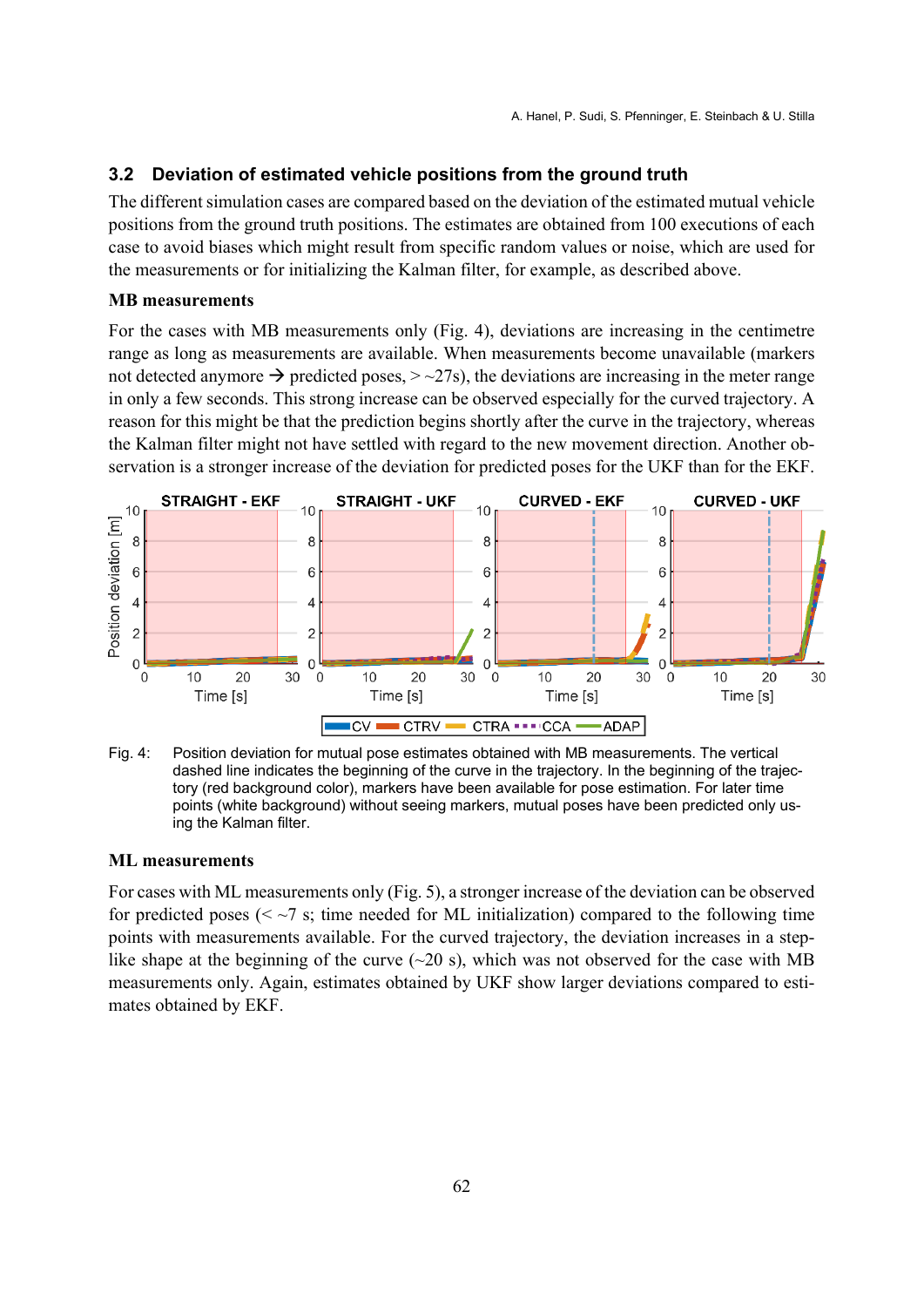

Fig. 5: Position deviation for mutual pose estimates obtained with ML measurements. The vertical dashed line indicates the beginning of the curve in the trajectory. For the first time points (white background color), mutual poses have been predicted only due to the time needed for initializing the ML method. For later time points (red background), measurements have been available.

#### **CAR measurements**

For cases with CAR measurements only (Fig. 6), the motion models CV and ADAP show almost constant strong increase of the deviation of more than one meter per second. A disadvantageous property of the CV model for the given measurements might be that neither the heading angle nor yaw rate are modelled as state parameters. CTRV, CTRA and CCA models having heading angle and yaw rate as state parameters show a remarkably lower increase of the deviation.



Fig. 6: Position deviation for mutual pose estimates obtained with CAR measurements. The vertical dashed line indicates the beginning of the curve in the trajectory. CAR measurements have been available along the complete trajectory (red background color).

#### **MB and ML measurements**

For cases using MB and ML measurements together (Fig. 7), lower deviation values can be observed at the end of the trajectory (where the charging platform is located) in comparison to cases using MB or ML measurements only. Furthermore, the deviations at the end of the trajectory are similar (max.  $\sim$ 1 m difference) for all of the four cases in Fig. 7 and for all motion models in these cases. The most remarkable increase in the deviation can be observed for the last time points (>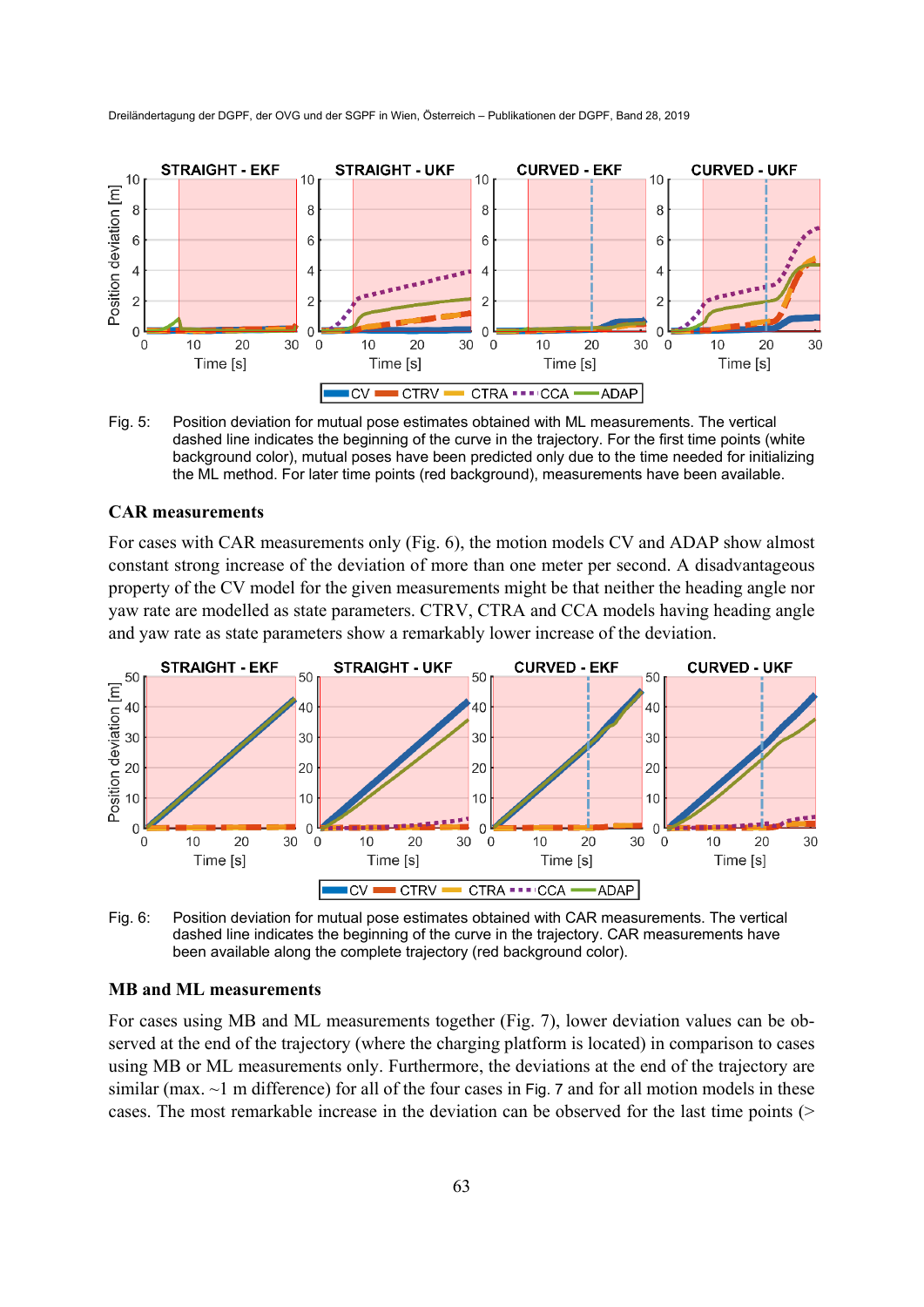$\sim$ 27 s), for which no MB measurements are available anymore (cf. the red background color in Fig. 4). In contrast to using MB and ML together, for other measurements some of the four cases show remarkably larger deviations than others: Cases with UKF if using MB or ML measurements only, motion models CV and ADAP if using CAR measurements only, for example.



Fig. 7: Position deviation for mutual pose estimates obtained with MB and ML measurements. The vertical dashed line indicates the beginning of the curve in the trajectory. Measurements have been available along the complete trajectory (red background color).

#### **MB, ML and CAR measurements**

For cases using MB, ML and CAR measurements together (Fig. 8), the deviations are larger than for using MB and ML measurements together. In contrast to previous cases for which UKF has shown worse performance, using the EKF shows larger deviations at the end of the trajectory using MB, Ml and CAR measurements. A possible explanation might be that when fusing multiple different types of measurements, the first-order approximation of non-linear motion and measurement models by the EKF might not be sufficient.



Fig. 8: Position deviation for mutual pose estimates obtained with MB, ML and CAR measurements. The vertical blue dashed line indicates the beginning of the curve in the trajectory. Measurements have been available along the complete trajectory (red background colour).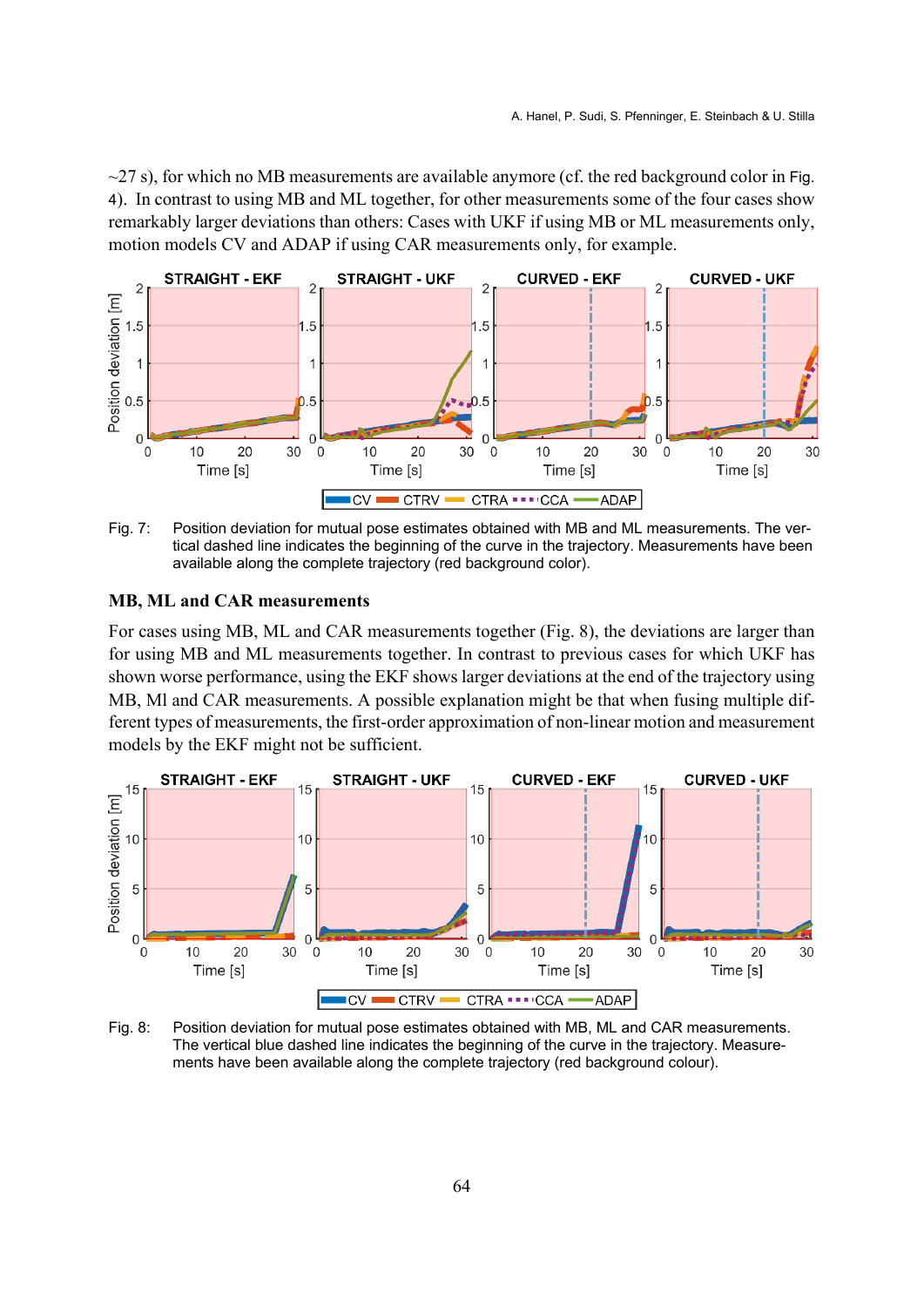#### **General discussion**

For none of the cases it has been analysed whether the deviations are deviations in longitudinal or lateral direction (wrt. the vehicle movement direction). For all cases, the motion model CCA did diverge when using the EKF (deviation values in the range of  $10<sup>6</sup>$  m and above). As mentioned already in the paragraph above, the first-order approximation of the EKF filter might not be sufficient for this motion model. The adaptive motion model has shown varying performance: For some cases, deviations are lower than for the fixed motion models (CV, CTRV, CTRA, CCA), while for others they are larger. A correlation to simulation settings (like the Kalman method or the trajectory) can't be observed visually. Coming back to the task of aligning an electric vehicle at a charging platform, the results shown above lead to the recommendation to use MB and ML measurements together with EKF. If using MB and ML with EKF, none of the motion models has led to larger deviations than approximately 0.5 m at the end of the trajectory. That avoids the question which motion model to select, which is considered as important for robust application of the proposed method in daily use of vehicles, even though in certain other cases lower deviations (min.  $\sim$ 0.2 m) have been achieved with other measurements. Considering the induced voltage for fine alignment of the vehicle above the charging platform within a maximal misalignment of 0.6 m, a position deviation of approximately 0.5 m can be seen as sufficient for coarse alignment.

## **4 Conclusion**

In this paper, a method for vehicle pose estimation relative to a ground-based inductive charging platform represented by special markers has been proposed. In a first step of the method to be performed iteratively during an approach manoeuvre, vehicle dynamics data are independently obtained from camera pose estimation using the markers detected in images acquired by a frontlooking on-board camera and from camera pose estimation based on a markerless algorithm like visual SLAM. In a second step, vehicle dynamics data are fused to achieve mutual vehicle pose estimates. By fusing the data from different sources, the proposed method is capable to estimate vehicle poses even if no markers are available, for example because the vehicle is close to the charging platform at the end of the approach manoeuvre. Experiments with simulated camera pose estimates and vehicle dynamics data have shown for typical approach manoeuvers to parking lots that deviations of estimated vehicle positions from the ground truth of around 0.5 m can be achieved using both independent estimations. Obviously, goal of future work could be to test the proposed method in real-world experiments. A further goal could be to test and, if necessary, improve the robustness of the method for bad conditions, which can occur on roads, like rain.

## **5 References**

ABBEEL, P.,COATES, A., MONTEMERLO, M., NG, A. Y.& THRUN, S., 2005: Discriminative Training of Kalman Filters. Proceedings of Robotics: Science and Systems, **2**, 1.

AICON 3D SYSTEMS GMBH, 2018: ProCam | AICON 3D Systems. Website. https://www.aicon3d.com/en-GB/products/vehicle-testing/procam, last access 2018-10-30.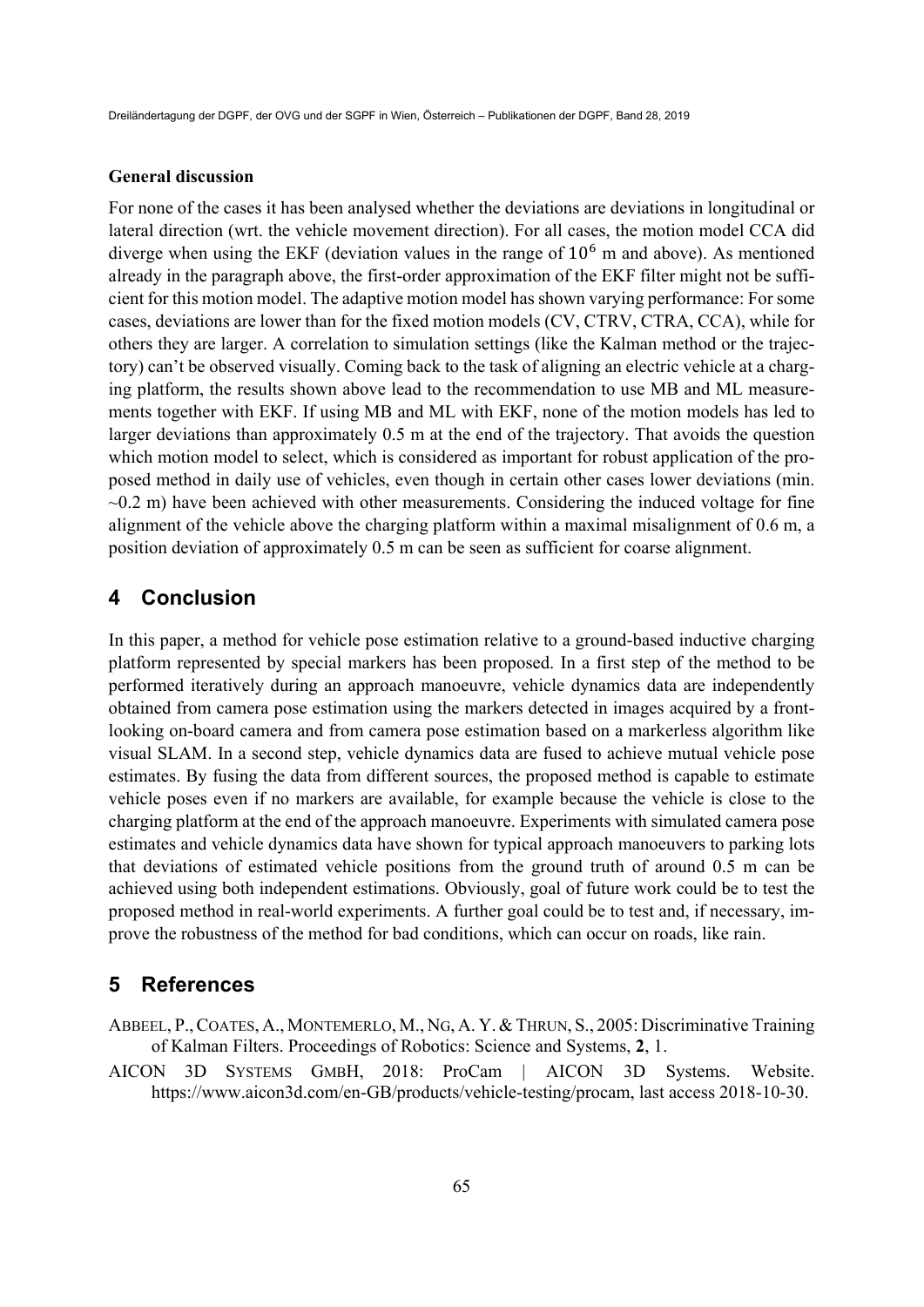- ÅKESSON, B. M., JØRGENSEN, J. B., POULSEN, N. K. & JØRGENSEN, S. B., 2007: A Tool for Kalman Filter Tuning. Computer Aided Chemical Engineering, **24**, 859-864.
- BAY, H., ESS, A., TUYTELAARS, T. & VAN GOOL, L., 2008: Speeded-Up Robust Features (SURF). Computer Vision and Image Understanding, **110**(3), 346-359.
- BMWFANS.INFO, 2017: BMW Parts Catalog. Distance Systems, Cruise Control, BMW 750iX G11. http://bmwfans.info/parts-catalog/G11/Europe/750iX-N63R/browse/distance\_systems cruise control, last access 2017-10-29.
- BOMBARDIER TRANSPORTATION, 2013: primove true e-mobility. Brochure. Available online: http://primove.bombardier.com/fileadmin/primove/content/MEDIA/Publications/BT\_Brochure PRIMOVE  $210x280$   $2013$  final upd  $110$ dpi SP.pdf, last access 2018-12-19.
- CORDTS, M., OMRAN, M., RAMOS, S., REHFELD, T., ENZWEILER, M., BENENSON, R., FRANKE, U., ROTH, S. & SCHIELE, B., 2016: The Cityscapes Dataset for Semantic Urban Scene Understanding. IEEE Conference on Computer Vision and Pattern Recognition, 3213-3223.
- FITZGIBBON, A. W. & ZISSERMAN, A., 1998: Automatic camera recovery for closed or open image sequences. European Conference on Computer Vision, Springer, 311-326.
- GARRIDO-JURADO, S., MUÑOZ-SALINAS, R., MADRID-CUEVAS, F. J. & MARÍN-JIMÉNEZ, M. J., 2014: Automatic generation and detection of highly reliable fiducial markers under occlusion. Pattern Recognition, **47**(6), 2280-2292.
- HANEL, A. & STILLA, U., 2017: Calibration of a vehicle camera system with divergent fields-ofview in an urban environment. 37. Wissenschaftlich-Technische Jahrestagung der DGPF, **26**, 160-169.
- HANEL A., MITSCHKE, A., BOERNER, R., VAN OPDENBOSCH, D., HOEGNER, L., BRODIE, D. & STILLA, U., 2018: Metric scale calculation for visual mapping algorithms. International Archives of the Photogrammetry, Remote Sensing & Spatial Information Sciences, XLII-2, 433-440.
- HWANG, K., CHO, J., PARK, J., KIM, D., KWON, J.H., KWAK, S.I., PARK, H.H. & AHN, S., 2016: An Autonomous Steering System for Wireless Charging Electric Vehicles to Minimize Power Degradation. 2016 3rd Asia-Pacific World Congress on Computer Science and Engineeringha, 60-65.
- LEMAIRE, T., BERGER, C.,JUNG, I.-K. & LACROIX, S., 2007: Vision-Based SLAM: Stereo and Monocular Approaches. International Journal of Computer Vision, **74**(3), 343-364.
- LEPETIT, V., MORENO-NOGUER, F. & FUA, P., 2008: EPnP: An Accurate O(n) Solution to the PnP Problem. International Journal of Computer Vision, **81**, 155-166.
- LOWE, D. G., 1999: Object recognition from local scale-invariant features. Proceedings of the Seventh IEEE International Conference on Computer Vision, **2**, 1150-1157.
- NAIMARK, L. &FOXLIN, E., 2002:Circular data matrix fiducial system and robust image processing for a wearable vision-inertial self-tracker. Proceedings of the International Symposium on Mixed and Augmented Reality, 27-36.
- NISTER, D., NARODITSKY, O. & BERGEN, J., 2004: Visual odometry. Proceedings of the IEEE 2004 Computer Society Conference on Computer Vision and Pattern Recognition, **1**, I-652-I-659.
- ODELSON, B. J., RAJAMANI, M. R. & RAWLINGS, J. B., 2006: A new autocovariance least-squares method for estimating noise covariances. Automatica, **42**(2), 303-308.